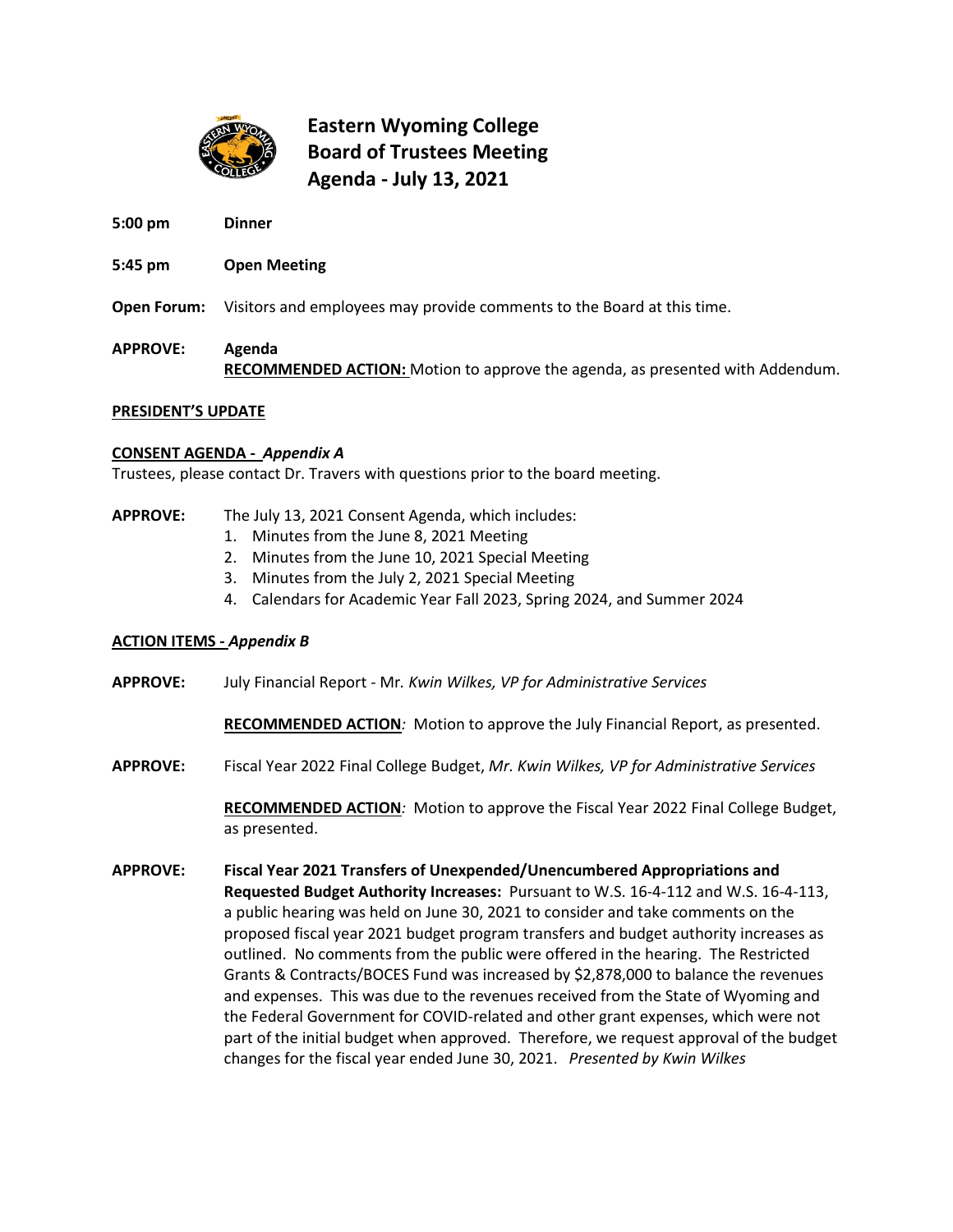**RECOMMENDED ACTION**: Motion to approve the Fiscal Year 2021 Transfers of Unexpended/Unencumbered Appropriations and Requested Budget Authority Increases as presented.

#### **PERSONNEL:**

**APPROVE:** The selection committee recommends, and Dr. Travers concurs, the appointment of Dr. Monica Teichert to the position of evening cohort Nursing instructor at the Torrington campus. This is a nine month, benefitted, vocational faculty position.

> **RECOMMENDED ACTION***:* Motion to approve the appointment of Dr. Monica Teichert to the position of evening cohort Nursing instructor at the Torrington campus, as presented.

**APPROVE:** The selection committee recommends, and Dr. Travers concurs, the appointment of Ms. Sage Chaput to the position of Admissions Coordinator. This is a full-time, 12 month, benefitted professional staff position.

> **RECOMMENDED ACTION***:* Motion to approve the appointment of Ms. Sage Chaput to the position of Admissions Coordinator, as presented.

**APPROVE:** The selection committee recommends, and Dr. Travers concurs, the appointment of Mr. Gerald Hawkes to the position of Business Instructor. This is a nine month, benefitted, faculty position.

> **RECOMMENDED ACTION***:* Motion to approve the appointment of Mr. Gerald Hawkes to the position of Business Instructor, as presented.

# **INFORMATION ITEMS – Verbal Presentations**

- 1. Mr. Keith Jarvis Construction and Major Maintenance
- 2. Mr. John Hansen Institutional Development
- 3. Dr. Kate Steinbock Faculty Senate
- 4. Mr. Roger Humphrey Academic and Student Services
- 5. Ms. Tami Afdahl College Relations
- *6.* Ms. Holly Lara Human Resources, written report, *Appendix C*
- 7. Mr. John Hansen Staff Alliance
- 8. Dr. Margaret Farley Douglas Campus
- **9.** Ms. JoEllen Keigley Testing Center, written report**, Appendix C**

#### **TRUSTEE TOPICS**

• Joint Education Board Meeting July 19-July 21, 2021, Saratoga, WY - Dr. Judith Bartmann

**APPROVE:** Motion to adjourn the meeting and move into Executive Session if needed.